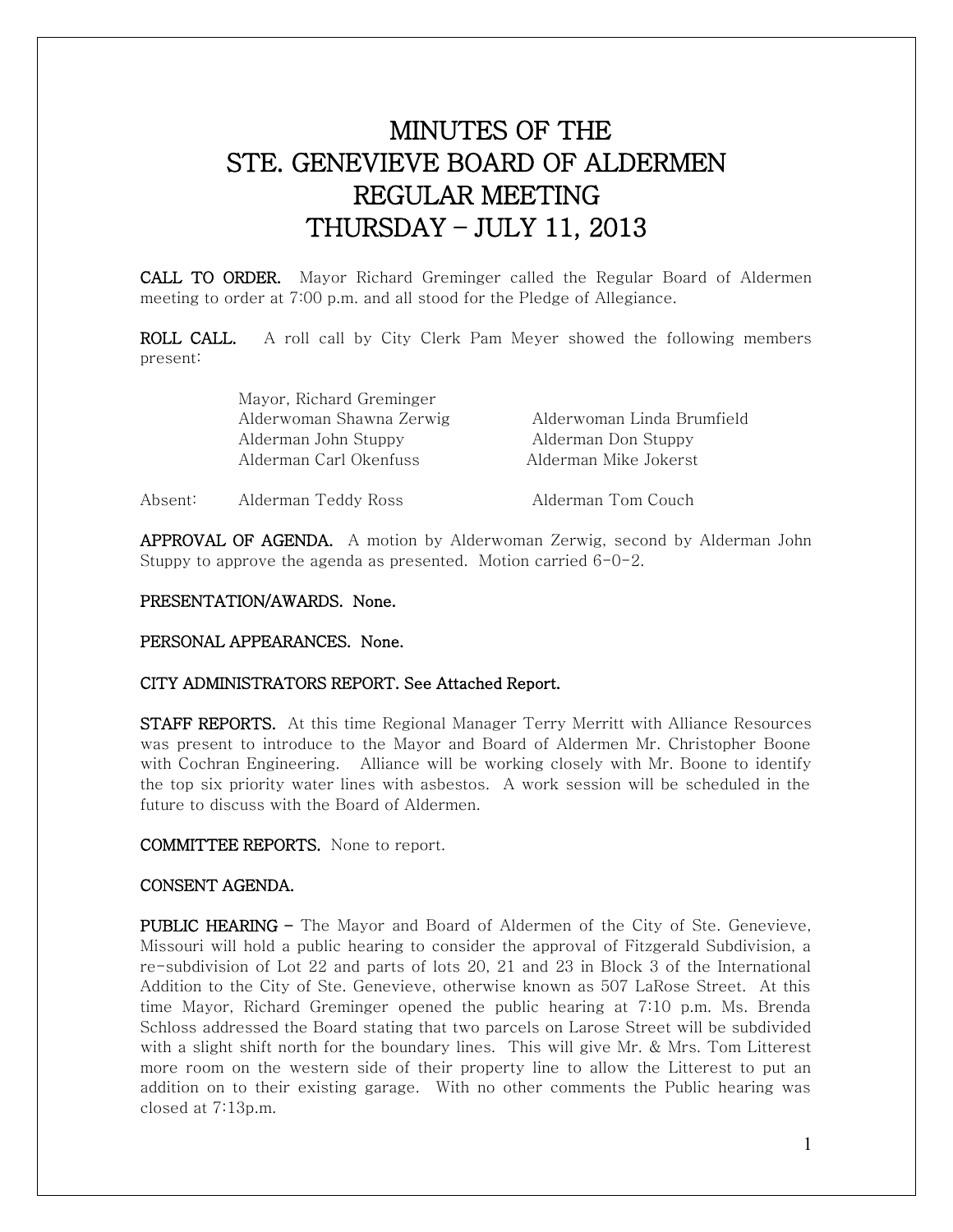Minutes - Board of Aldermen - Regular Meeting - June 27, 2013. A motion by Alderwoman Zerwig, second by Alderwoman Brumfield to approve the Board of Alderman Minutes from the Regular Meeting of June 27, 2013. Motion carried  $6\negmedspace-\negmedspace2$ with Alderman Couch and Alderman Ross absent.

Minutes – Board of Aldermen – Closed Session – June 27, 2013. A motion by Alderwoman Zerwig, second by Alderman John Stuppy to approve the Board of Alderman Minutes from the Closed Session of June 27, 2013. Motion carried 6-0-2 with Alderman Couch and Alderman Ross absent.

RESOLUTION NO. 2013 – 27. A RESOLUTION OF THE CITY OF STE. GENEVIEVE, MISSOURI AUTHORIZING THE MAYOR TO EXECUTE AN "INTERGOVERNMENTAL AGREEMENT" WITH THE PUBLIC WATER SUPPLY OF STE. GENEVIEVE COUNTY, MISSOURI. A motion by Alderman Okenfuss, second by Alderwoman Zerwig to approve Resolution No. 2013-27. Motion carried 6-0-2 with Alderman Couch and Alderman Ross absent.

RESOLUTION 2013-28. A RESOLUTION RE-APPOINTING LORRAINE STANGE TO THE STE. GENEVIEVE HOUSING AUTHORITY BOARD. A motion by Alderwoman Brumfield, second by Alderman John Stuppy to approve Resolution No. 2013-28. Motion carried 6- 0-2 with Alderman Couch and Alderman Ross absent.

#### OLD BUSINESS.

BILL NO. 3927. AN ORDINANCE APPROVING A BUDGET AMENDMENT TO THE CITY OF STE. GENEVIEVE FISCAL YEAR 2013 BUDGET RELATING TO THE CEMETERY **FUND #27.**  $2^{nd}$  **READING.** A motion by Alderman Okenfuss, second by Alderman Jokerst, Bill No. 3927 was placed on its second and final reading, read by title only, considered and passed by a roll call vote as follows: Ayes: Alderman Jokerst. Alderman John Stuppy, Alderman Donald Stuppy, Alderman Okenfuss, Alderwoman Brumfield and Alderwoman Zerwig Nays: None Absent: Alderman Couch and Alderman Ross. Motion carried 6-0-2. Thereupon Bill No. 3927 was declared Ordinance No. 3868 signed by the Mayor and attested by the City Clerk.

BILL NO. 3928. AN ORDINANCE APPROVING CHANGE ORDER #3 IN THE AMOUNT OF \$7,001.25 AND A FINAL CONTRACT AMOUNT OF \$180,675.25 ON THE CONTRACT WITH C E CONTRACTING, INC. OF STE. GENEVIEVE, MISSOURI FOR THE STE. GENEVIEVE SAFE ROUTES TO SCHOOL PROJECT.  $2<sup>nd</sup>$  READING. A motion by Alderwoman Brumfield, second by Alderman Donnie Stuppy, Bill No. 3928 was placed on its second and final reading, read by title only, considered and passed by a roll call vote as follows: Ayes: Alderman Jokerst. Alderman John Stuppy, Alderman Donald Stuppy, Alderman Okenfuss, Alderwoman Brumfield and Alderwoman Zerwig Nays: None Absent: Alderman Couch and Alderman Ross. Motion carried 6-0-2. Thereupon Bill No. 3928 was declared Ordinance No. 3869 signed by the Mayor and attested by the City Clerk.